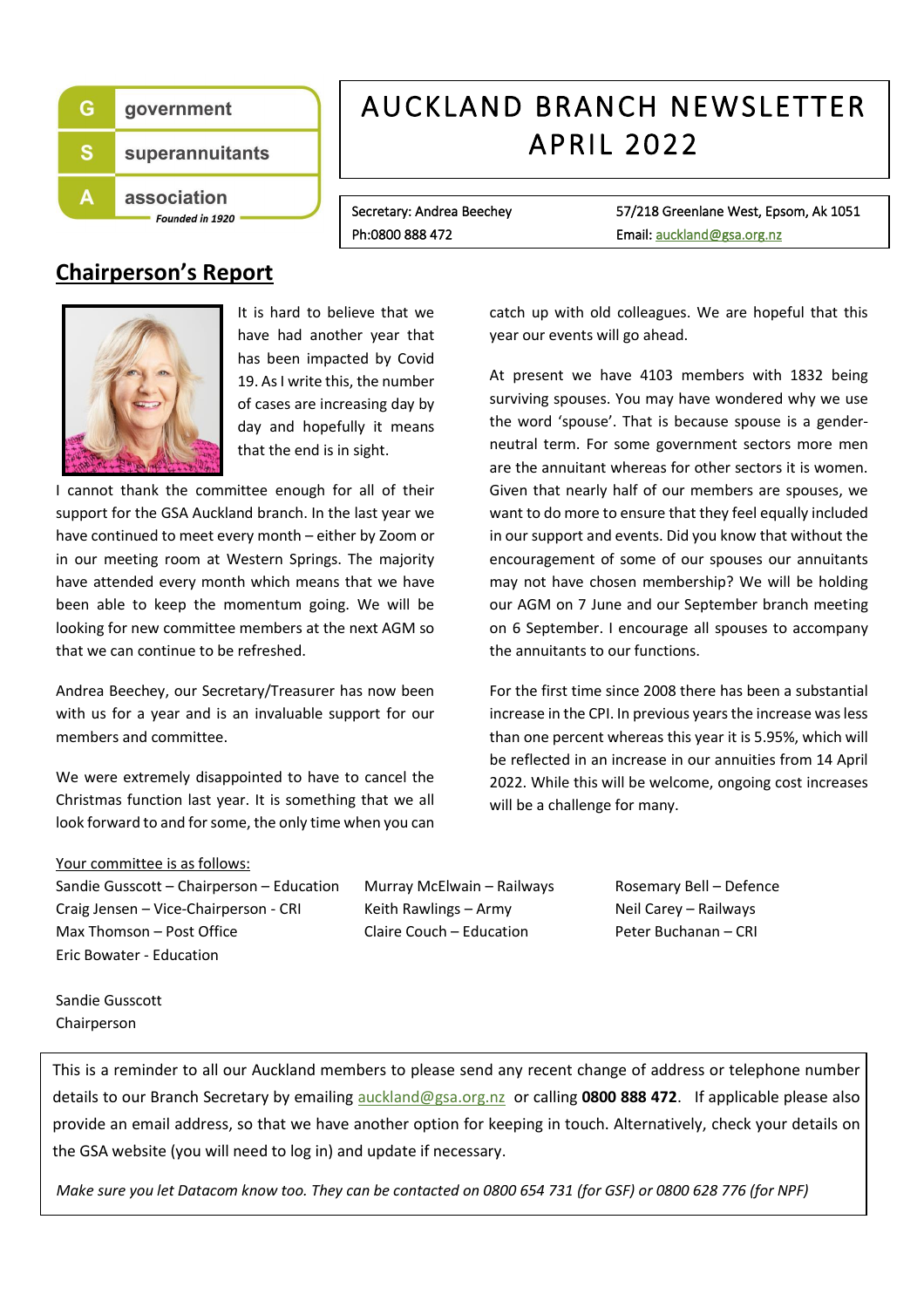#### **Introducing Murray McElwain**

We would like to introduce one of our committee members to you in this issue. Murray McElwain is our 80



Plus Co-Ordinator and every month, with the help of his wife Lyn, he takes great pleasure in sending out birthday cards to our older members. On special birthdays he also includes a GSA pen or a music CD.

Murray started a part

time job in the Railways in Marton in 1947. Not long after he got the opportunity to ride on a steam locomotive and from that moment on, he dreamed of driving them for a living. This involved many years of working his way up the ranks as a fireman. He was posted to depots in New Plymouth, Stratford and Palmerston North and then in 1953 he got a transfer to Whangarei (via Auckland) and it was here that he sat and passed his 2<sup>nd</sup> grade driver's ticket. A combination of driving and fireman duties in depots all around Northland led to obtaining his  $1<sup>st</sup>$  grade driver's ticket in 1956. He met and married Lyn while in Opua in 1960 and soon after was allocated a Railway house in Taumarunui. He worked driving goods trains, express trains and later - railcars. His working area was Taumarunui, New Plymouth, Hamilton and Taihape. 21 years and 4 children later he was transferred to the locomotive depot in Westfield, Auckland where he spent the last 10 years of his career working his way up to the position of Manager in the Administration Office. He retired 1991 after 43 years service.

Murray loves to hear from members when they receive their cards and records each message in a book. Drop the Secretary an email or call her and she can pass your message on to him. Thanks, Murray, for your years of dedicated service on the committee. Your contribution is valued by all.

### **Aged Care Commissioner Appointed**

A nurse who headed a huge rest home and retirement village business has been appointed as New Zealand's inaugural Aged Care Commissioner, and tasked by the Government with "leading much-needed systematic change in the sector".

Carolyn Cooper has resigned as the managing director of Bupa Villages & Aged Care NZ, which has about \$1.6 billion of assets in Aotearoa, to take up the new watchdog role for a five-year term, starting next month.



She has also been on the board of the Aged Care Association, which represents most rest home owners and operators and, in the past, criticised the Labour Government's decision to establish an Aged Care Commissioner as "another layer of bureaucracy doubling up on already rigorous audit and reporting".

She told the Herald the association's concerns lessened as it became clear how the role would work with other regulators. However, her industry ties wouldn't mean she lacked bite as a new

watchdog, she said. "I have a very broad health experience background. I understand the way DHBs work, I understand how other parts of the sector work. And I am there for older people, that is my main thing - to make sure of their rights, protection and access to healthcare. "I have lived experience in the area - my mum is in aged care - so I understand what it's like to be a family member.

There's lots to me other than my experience with Bupa." Seniors and Associate Minister of Health Dr Ayesha Verrall said Cooper had a more than 40-year career in all parts of the health service, mostly in the public hospital system and including governance, executive and clinical leadership roles.

**NZ Herald 14 February 2022**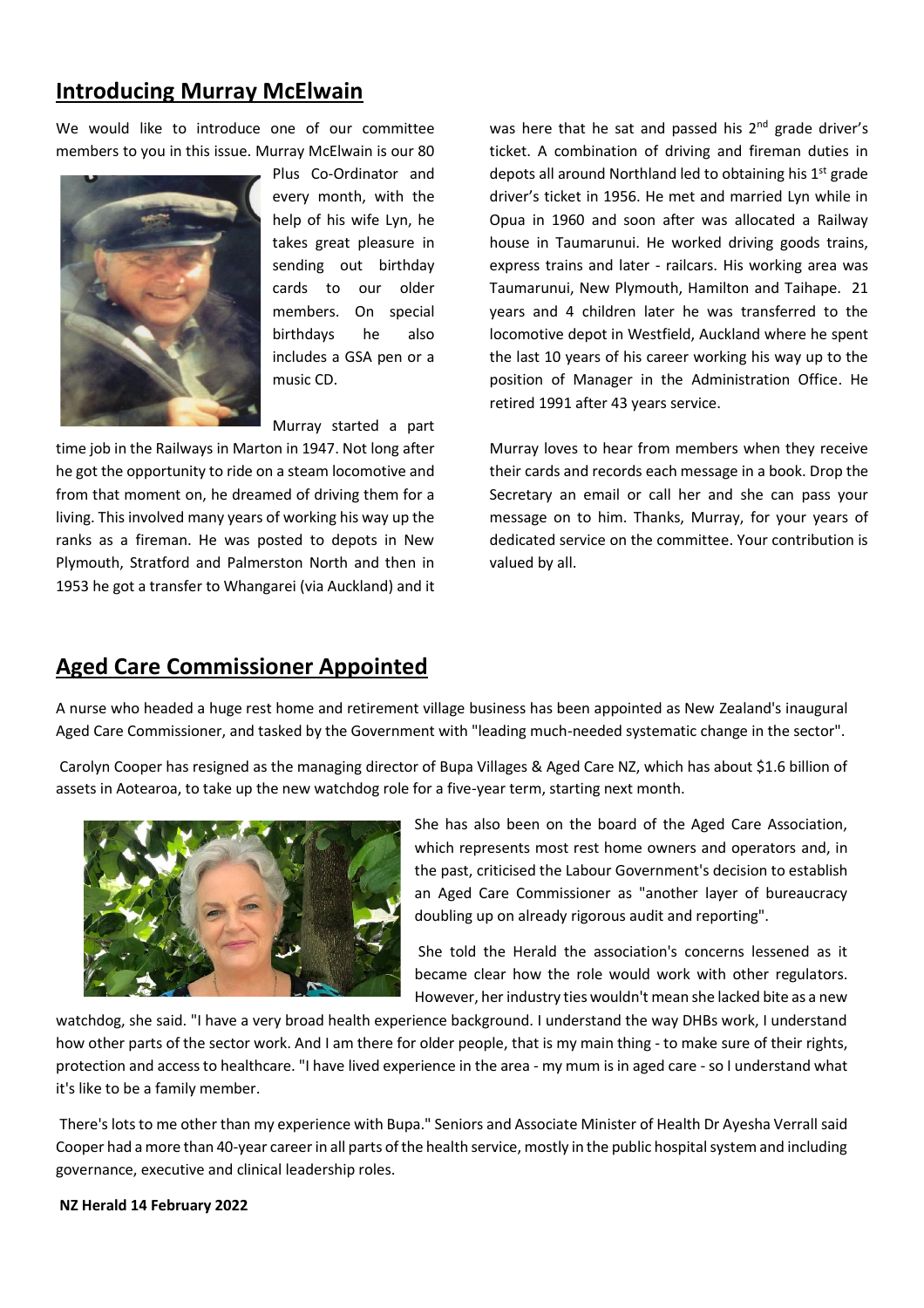#### **2022 Member Events**

There is always the possibility that the Government could impose Covid 19 restrictions which affect the following events. If events do go ahead, attendees may need to present their vaccine passport, wear a mask and follow social distancing rules. Any updates will be published on the GSA Auckland Branch website prior to the event <http://www.gsa.org.nz/branch-auckland.html> under the 'Activities in your branch' heading.

#### **Auckland Branch Meeting and AGM - Tuesday, 7 June 2022**

All Auckland members of the Government Superannuitants Association are cordially invited to our next Branch meeting. Please bring your partner/spouse along to meet our National President, your committee and other members. We are meeting in Hall 2 this time as this is a larger venue and will make social distancing much easier. A catered morning tea will be provided. There will be 2 gift baskets to give away, one for members and one for partners/spouses.

**Time:** 10.30am - 12.30pm

**Venue:** Western Springs Garden Community Hall 2, 956 Great North Road, Western Springs

**Directions**: The Western Springs Garden Community Hall is in the same area as MOTAT and the Western Springs Park. It is on the opposite side of Great North Road to these attractions. There is ample parking.



**Speaker:** Alexis Sawyers from Age Concern will talk to us about elder abuse and what her organisation does to assist older Aucklanders who become victims.

**RSVP:** For catering purposes, please register your interest in attending by contacting our Branch Secretary, Andrea on auckland@gsa.org.nz or call **0800 888 472.** Please feel welcome to come along on the day, even if you don't register. This meeting is free.

### **Auckland Retired Railways Group function**

All members, partners and friends of the GSA are invited to the midyear function on 23 June 2022 at the Manurewa Cosmopolitan Club, Manurewa.

Doors open at 11am and lunch will be served at 12.30pm

RSVP essential by 13 June 2022 to Murray McElwain Ph 09 266 9959 Or email o[n murraymc2018@gmail.com](mailto:murraymc2018@gmail.com)

Please provide \$15 cash per person in an envelope with the names of those attending. No change will be given and cheques won't be accepted.

### **North Shore Sub Group AGM – 1 July 2022**

Please join us at the Birkenhead RSA, Recreation Drive, Birkenhead on 1 July 2022.

We begin at 10am with a morning tea and then we are joined by our Auckland Branch Chairperson, Sandie Gusscott, for a speech called **'Always in Education'** and an update from her on recent Auckland Branch activity. A light lunch will then be served.

Please register by 24 June by emailing Eric Bowater at [mandebowater@gmail.com](mailto:mandebowater@gmail.com) or phone 09 4820250

Further details about the AGM will be published in the June edition of the North Shore sub branch newsletter.